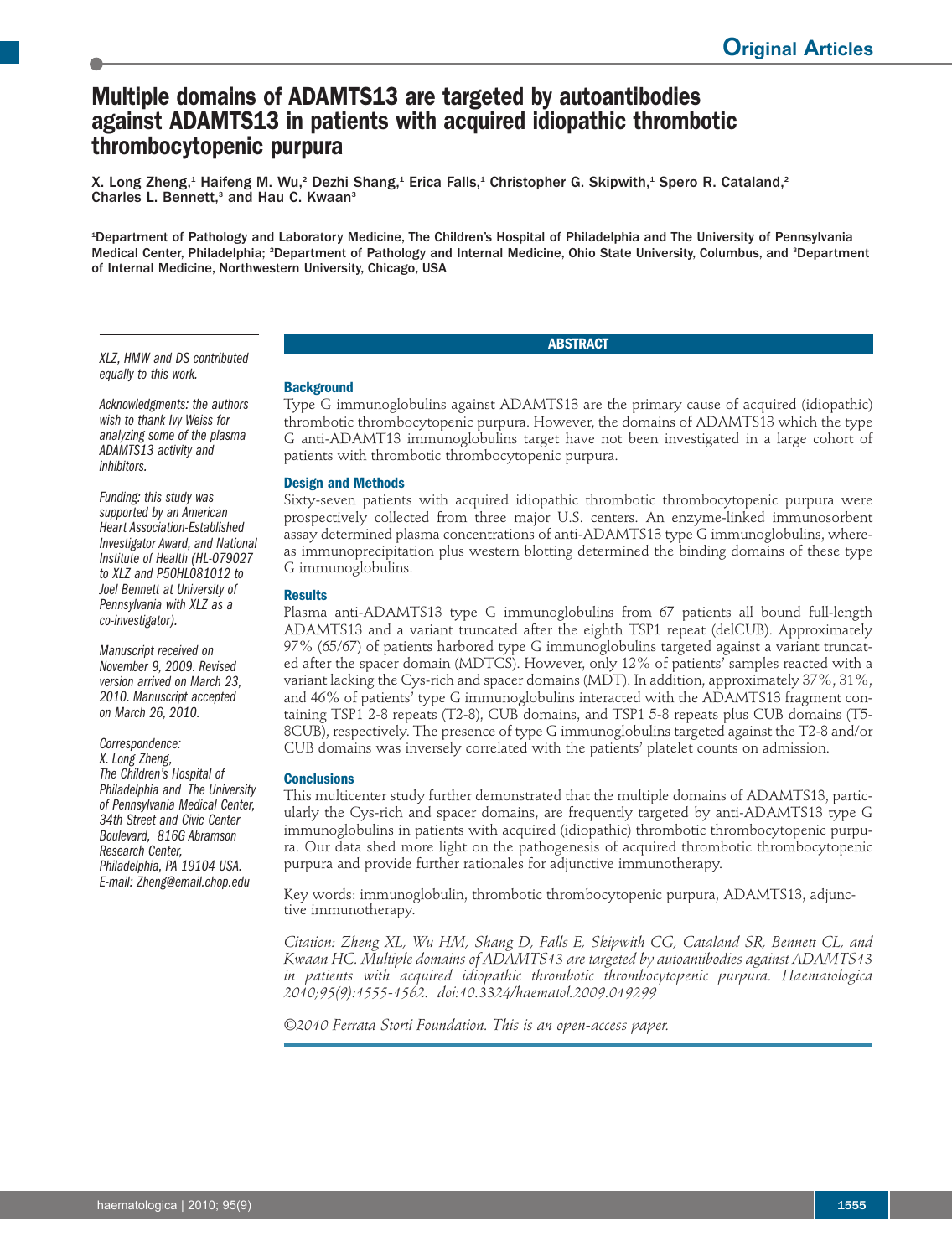#### **Introduction**

Thrombotic thrombocytopenic purpura (TTP), a lifethreatening thrombotic microangiopathy, is characterized by profound thrombocytopenia and hemolytic anemia with varying degrees of neurological disturbances and/or renal abnormalities. TTP can be classified into at least three major groups: congenital, idiopathic (or autoimmune) and non-idiopathic (or secondary) TTP. Congenital TTP is caused by constitutional deficiency of plasma ADAMTS13 activity due to compound heterozygous or homozygous mutations in the *ADAMTS13* gene. 1,2 Idiopathic TTP or acquired autoimmune TTP mainly occurs in previously healthy individuals as a result of production of autoantibodies that bind and neutralize the proteolytic activity of ADAMTS13 and/or accelerate clearance of ADAMTS13 *in vivo*. 3,4 Patients with non-idiopathic or secondary TTP constitute a heterogeneous group secondary to pregnancy, autoimmune diseases, infection, drugs (e.g. cyclosporine A, FK 506, mitomycin, ticlopidine and clopidogrel), and hematopoietic progenitor cell transplantation.<sup>2,5</sup> To date, plasma infusion and/or plasma exchange remains the first-line therapy to reduce the mortality rate regardless of the etiology and pathophysiology of the TTP. 6

Plasma ADAMTS13 activity in patients with acquired autoimmune TTP is usually severely deficient (less than 5% of normal) and an inhibitor can be demonstrated by functional assays in approximately 50% to 90% of the cases. <sup>7</sup> When an enzyme-linked immunosorbent assay (ELISA) is used, autoantibodies against ADAMTS13 are detectable in 97% to 100% of patients. 7,8 Most of these autoantibodies are type G immunoglobulins (IgG), <sup>4</sup> particularly IgG1 and IgG4 subtypes. <sup>9</sup> Type M (IgM) and type A (IgA) isotypes have also been described in some cases. 8,10 The severe deficiency of plasma ADAMTS13 activity and the presence of anti-ADAMTS13 autoantibodies are considered to be highly specific for the diagnosis of acquired idiopathic TTP. 11,12 Adjunctive immunosuppressive therapies such as cyclophosphamide, cyclosporine and rituximab have been shown to be effective for patients with high-titer inhibitors or for those refractory to routine plasma exchange therapy.<sup>13</sup> Persistent anti-ADAMTS13 autoantibodies in patients' plasma are associated with frequent relapses and poor long-term outcome. 14-16

Despite the recognition of the importance of anti-ADAMTS13 IgG in the pathogenesis of acquired TTP, the binding epitopes of IgG autoantibodies have not been well investigated in a large cohort of TTP patients. The results published to date are either from small case series or obtained using non-physiological antigens or detection methods and are not concordant. For example, Klaus *et al.*, <sup>17</sup> using recombinant ADAMTS13 fragments expressed in *E. coli* and a direct western blotting technique, showed that all 25 patients investigated harbored IgG autoantibodies that were specific toward the spacer domain of ADAMTS13 in addition to various other domains. However, Luken *et al.*, <sup>18</sup> using recombinant ADAMTS13 fragments expressed in insect cells, demonstrated that all seven of their patients' IgG bound the spacer domain, but rarely the other domains of ADAMTS13. Further studies are, therefore, necessary to strengthen or confirm either one of these previous observations, which may help in the understanding of the pathogenesis of TTP and the

design of rational therapies.

To circumvent the potential pitfalls of the two previous studies, we expressed recombinant ADAMTS13 and variants/fragments in human embryonic kidney (HEK)-293 cells and employed a more physiological detection system including immunoprecipitation followed by western blotting to detect the immune complexes. A total of 67 patients with acquired (idiopathic) TTP were prospectively enrolled into the study from three major U.S. medical centers. The results demonstrate that multiple functional domains of ADAMTS13, particularly the Cys-rich and spacer domains, appear to be frequently targeted by anti-ADAMTS13 IgG in patients with acquired (idiopathic) TTP. The presence of anti-ADAMTS13 IgG autoantibodies against the middle and distal C-terminal domains of ADAMTS13 seems to be inversely correlated with the initial platelet counts on admission. These findings suggest a role of multiple C-terminal domains of ADAMTS13 for function *in vivo*.

# **Design and Methods**

#### *Patients*

The study protocols were reviewed and approved separately by the Institutional Review Boards at The Children's Hospital of Philadelphia and The University of Pennsylvania Medical Center, Ohio State University and Northwestern University, respectively. Informed consent to participation in the study was obtained from patients or the patients' legal guardians at the participating centers. Patients aged from 17 to 84 years old (mean±SD; 43±15 years) with a clinical diagnosis of acquired idiopathic TTP who were receiving plasma exchange therapy and undergoing follow-up were enrolled into the study. Patients with acquired thrombotic microangiopathies secondary to pregnancy, cancer, drugs, hematopoietic progenitor cell transplantation and infections were all excluded from the study. The patients' demographic data and laboratory values are summarized in Table 1. The diagnostic criteria for acquired (idiopathic) TTP and protocols for sample collection have been described previously. 16,19

# *Assay for plasma ADAMTS13 activity and autoantibodies against ADAMTS13*

FRETS-VWF73 (Peptides International, Louisville, KY, USA)<sup>20,21</sup> and GST-VWF73-His peptide plus surface enhanced laser desorption/ionization (SELDI) time-of-flight (TOF) mass spectrometry<sup>22-25</sup> were used for determining plasma ADAMTS13 activity as previously described. Normal human plasma was used for calibration. The results obtained from FRETS-vWF73 were well correlated with those from the SELDI-TOF method (r=0.87, n=9). The plasma levels of IgG against ADAMTS13 were determined by TECHNOZYM® ADAMTS-13 INH (Technoclone, Vienna, Austria) or by IMUBIND® ADAMTS13 autoantibodies (American Diagnostics, Stamford, CT, USA). The assays were performed in duplicate according to the manufacturers' recommendations. In the TECHNOZYM® ADAMTS-13 INH assay, plasma IgG levels less than 12 units/mL were defined as negative; 15-49 units/mL were assigned a score of 1+, those from 50-100 units/mL a score of 2+, and levels greater than 100 units/mL were scored as 3+. In the IMUNBIND® ADAMTS13 autoantibody assay, IgG levels less than 10 units/mL were considered negative, those of 10-49 units/mL given a score of 1+, levels of 50-100 units/mL a score of 2+ and levels greater than 100 units/mL a score of 3+. One arbitrary unit is equivalent to 1 ug of purified anti-ADAMTS13 IgG according to the manufac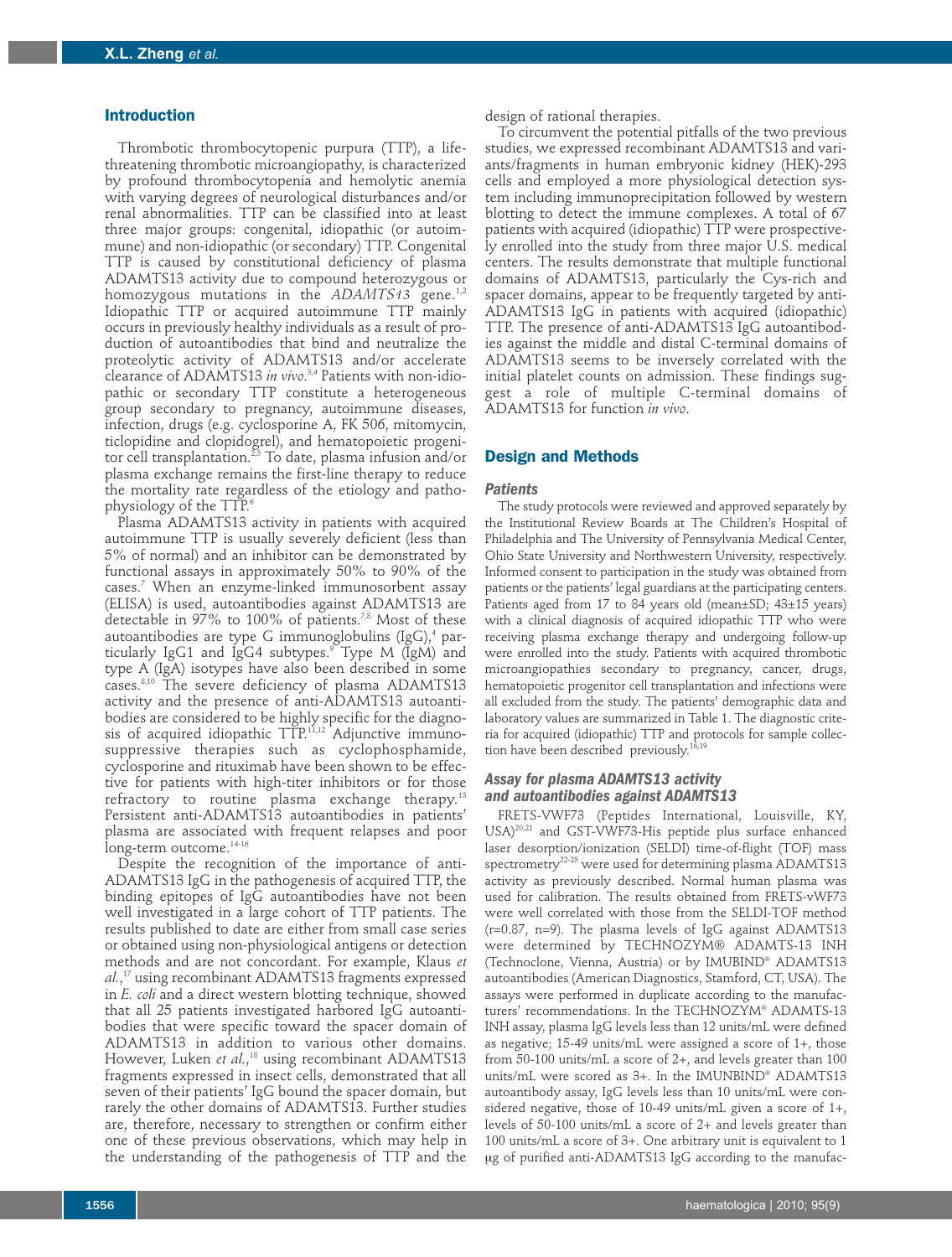Table 1. Demographic and clinical data and antibody binding sites in patients with idiopathic TTP.

|                  | Age/Sex/Race | <b>PIt</b><br>$(x10^\circ/L)$ | <b>Hct</b> (%) | <b>LDH</b><br>(U/L) | cr<br>(mg/dl) | <b>CNS</b><br>symptoms | AD13 Act./IgG<br>$% vs. U/mL)$ | <b>MDTCS/MDT</b> | <b>Constructs</b><br>T5-8CUB/CUB |
|------------------|--------------|-------------------------------|----------------|---------------------|---------------|------------------------|--------------------------------|------------------|----------------------------------|
| 1                | 38/F/B       | 10                            | 31.4           | 1836                | 1.4           | $\rm No$               | < 5/88                         | $+/-$            | $-/-$                            |
|                  | $62$ /F/B    | 8                             | 16.5           | 2090                | 1.0           | Yes                    | 10/88                          | $+/-$            | $+/-$                            |
| $\sqrt{3}$       | 39/F/W       | $20\,$                        | 15.6           | 1818                | 1.0           | $\rm No$               | 9.3/20                         | $+/-$            | $+/+$                            |
| 4                | 77/F/B       | 11                            | 26.6           | 408                 | 1.5           | Yes                    | < 5/88                         | $+/-$            | $+/+$                            |
| $\sqrt{5}$       | 79/F/B       | $\overline{7}$                | 27.4           | 1660                | 1.4           | Yes                    | < 5/88                         | $+/-$            | $^{+/+}$                         |
| 6                | 55/F/B       | 13                            | 25.0           | $ND^*$              | <b>ND</b>     | <b>ND</b>              | 24/33                          | $+/-$            | $+/+$                            |
| $\sqrt{7}$       | 49/M/U       | $\,8\,$                       | 24.0           | 2708                | <b>ND</b>     | <b>ND</b>              | < 5/75                         | $+/-$            | $-/-$                            |
| 8                | 56/F/B       | 19                            | 29.0           | 654                 | 1.1           | Yes                    | 5.2/88                         | $+/-$            | $+/+$                            |
| $\boldsymbol{9}$ | $50$ /F/B    | $\boldsymbol{6}$              | 32.6           | 627                 | 1.0           | N <sub>0</sub>         | < 5/88                         | $-/-$            | $+/-$                            |
| 10               | $44$ /F/B    | 15                            | 23.0           | 695                 | 1.1           | Yes                    | 5.1/88                         | $+/-$            | $+/-$                            |
| 11               | 21/F/W       | $9\,$                         | 12.9           | 1489                | 1.5           | Yes                    | 8.8/65                         | $+/-$            | $-/-$                            |
| 12               | 26/F/W       | 18                            | 25.0           | 680                 | 0.9           | No                     | 18/2                           | $+/-$            | $+/+$                            |
| 13               | 84/F/U       | $30\,$                        | 30.0           | 1164                | 0.9           | Yes                    | < 5/88                         | $+/-$            | $+/+$                            |
| 14               | 17/F/A       | $29\,$                        | 36.0           | 1206                | 0.8           | Yes                    | 12/29                          | $-/-$            | $+/+$                            |
| 15               | 50/F/B       | 8                             | 42             | 1945                | $5.9\,$       | Yes                    | $<\!\!\frac{5}{>}\!\!100$      | $+/-$            | $+/-$                            |
| 16               | 61/F/W       | 33                            | 28.1           | 511                 | 0.8           | Yes                    | < 5/73                         | $+/-$            | $+/-$                            |
| 17               | 42/M/B       | $16\,$                        | 24             | 6517                | 1.2           | No                     | $<\!\!\frac{5}{>}\!\!100$      | $+/-$            | $+/+$                            |
| 18               | 51/F/B       | $\sqrt{28}$                   | <b>ND</b>      | 6517                | 1             | Yes                    | $<\!\!\frac{5}{>}\!\!100$      | $+/-$            | $+/-$                            |
| 19               | 34/M/B       | $\boldsymbol{0}$              | 32.7           | 859                 | 1.9           | $\rm No$               | $<\!\!5/152$                   | $+/-$            | $+/-$                            |
| 20               | 34/M/B       | 15                            | 22.5           | 2703                | 0.9           | Yes                    | $<\!\!\frac{5}{>}\!\!100$      | $+/-$            | $+/+$                            |
| $21\,$           | 23/F/B       | $11\,$                        | 18             | 3412                | 0.8           | Yes                    | < 5/84                         | $+/-$            | $+/+$                            |
| $22\,$           | $30$ /F/B    | $8\,$                         | 17.9           | 1741                | 1.8           | No                     | $5/ND$                         | $+/-$            | $+/+$                            |
| $23\,$           | 40/F/W       | $21\,$                        | 21.3           | 2335                | 0.7           | Yes                    | < 5/39                         | $+/-$            | $+/+$                            |
| 24               | 57/F/B       | 11                            | 17.9           | 4833                | 0.9           | Yes                    | $<\!\!\frac{5}{>}\!\!100$      | $+/-$            | $+/-$                            |
| $25\,$           | $42$ /F/B    | $23\,$                        | 16.8           | 3259                | $0.8\,$       | Yes                    | < 5/33                         | $+/-$            | $+/-$                            |
| 26               | 29/F/W       | $67\,$                        | 29             | 766                 | 10.4          | No                     | < 5/12                         | $+/-$            | $-/-$                            |
| $27\,$           | $27$ /F/B    | 7                             | 20.3           | 6995                | 0.9           | Yes                    | $8/75\,$                       | $+/+$            | $^{+/+}$                         |
| 28               | 38/F/W       | 15                            | 23.8           | 692                 | 1.4           | No                     | < 5/17                         | $+/+$            | $-/-$                            |
| $29\,$           | 58/F/B       | 14                            | 23.4           | 5026                | 1.4           | Yes                    | $<\!\!5/25.8$                  | $+/-$            | $-/-$                            |
| 30               | $21$ / $FR$  | 13                            | 24             | 2757                | 0.7           | Yes                    | $<\!\!\!5\!\!/\!\!>\!\!100$    | $+/-$            | $-/-$                            |
| $31\,$           | $28$ /F/B    | $\overline{7}$                | 20.5           | 6995                | 0.9           | No                     | $45/75\,$                      | $+/-$            | $-/-$                            |
| $32\,$           | 37/F/B       | 14                            | 22.8           | 7274                | 1.2           | Yes                    | 18/>100                        | $+/-$            | -/-                              |
| $33\,$           | 45/F/B       | 88                            | 27.9           | 995                 | $0.7\,$       | Yes                    | $<\!\!5/55.3$                  | $+/-$            | $-/-$                            |
| 34               | $40$ /F/B    | 22                            | 18.3           | 4189                | 1             | Yes                    | < 5/23                         | $+/-$            | $-/-$                            |
| $35\,$           | 33/F/B       | 13                            | 23.8           | 2072                | $2.5\,$       | Yes                    | $<\!\!\frac{5}{>}\!\!100$      | $+/-$            | $+/+$                            |
| 36               | $44$ /F/B    | $\boldsymbol{\delta}$         | 22.8           | 518                 | 1.2           | Yes                    | $<\!\!\frac{5}{>}\!\!100$      | $+/-$            | $+/+$                            |
| 37               | 19/F/W       | 21                            | $26\,$         | 1330                | 1.2           | Yes                    | < 5/71                         | $+/-$            | $+/+$                            |
| 38               | 34/F/B       | 5                             | 27.7           | 960                 | 0.8           | $\rm No$               | $<\!\!5/102$                   | $+/-$            | $-/-$                            |
| $39\,$           | 47/M/B       | $\boldsymbol{0}$              | 20.6           | 532                 | 1.9           | $\rm No$               | < 5/26                         | $+/-$            | $-/-$                            |
| 40               | 46/F/W       | 16                            | 23             | 2523                | 0.8           | Yes                    | < 5/95                         | $+/-$            | $-/-$                            |
| 41               | 20/F/W       | $26\,$                        | 23.5           | 1391                | 0.9           | Yes                    | < 5/17                         | $+/-$            | $-/-$                            |
| 42               | 32/F/B       | 48                            | 22             | 1710                | 5.2           | No                     | 174/21                         | $+/-$            | $-/-$                            |
| 43               | 48/F/W       | $\overline{7}$                | 19             | 3951                | $\mathbf{1}$  | Yes                    | $29/55\,$                      | $+/-$            | $-/-$                            |
| 44               | 52/M/W       | 10                            | 26.9           | 1318                | <b>ND</b>     | Yes                    | < 5/112                        | $+/-$            | $+/-$                            |
| 45               | 28/F/B       | $38\,$                        | 15.7           | 8589                | $\mathbf{1}$  | Yes                    | $<\!\!5/56.2$                  | $+/-$            | $-/-$                            |
| 46               | 61/F/W       | 44                            | 22.6           | 516                 | 0.9           | Yes                    | < 5/112                        | $+/-$            | $-/-$                            |
| 47               | 47/F/B       | 16                            | 24.6           | 2991                | $\mathbf{1}$  | No                     | < 5/27                         | $+/-$            | $-/-$                            |
| 48               | $48$ /F/B    | 118                           | 34             | 264                 | 1.07          | No                     | $<\!\!5/9845$                  | $+/-$            | $-/-$                            |
| 49               | 48/M/W       | $85\,$                        | $32\,$         | 270                 | 0.83          | Yes                    | < 5/1410                       | $+/-$            | $-/-$                            |
| 50               | 25/F/W       | 14                            | 26             | 1112                | 2.5           | Yes                    | < 5/6634                       | $+/-$            | $-/-$                            |

*continued on the next page.*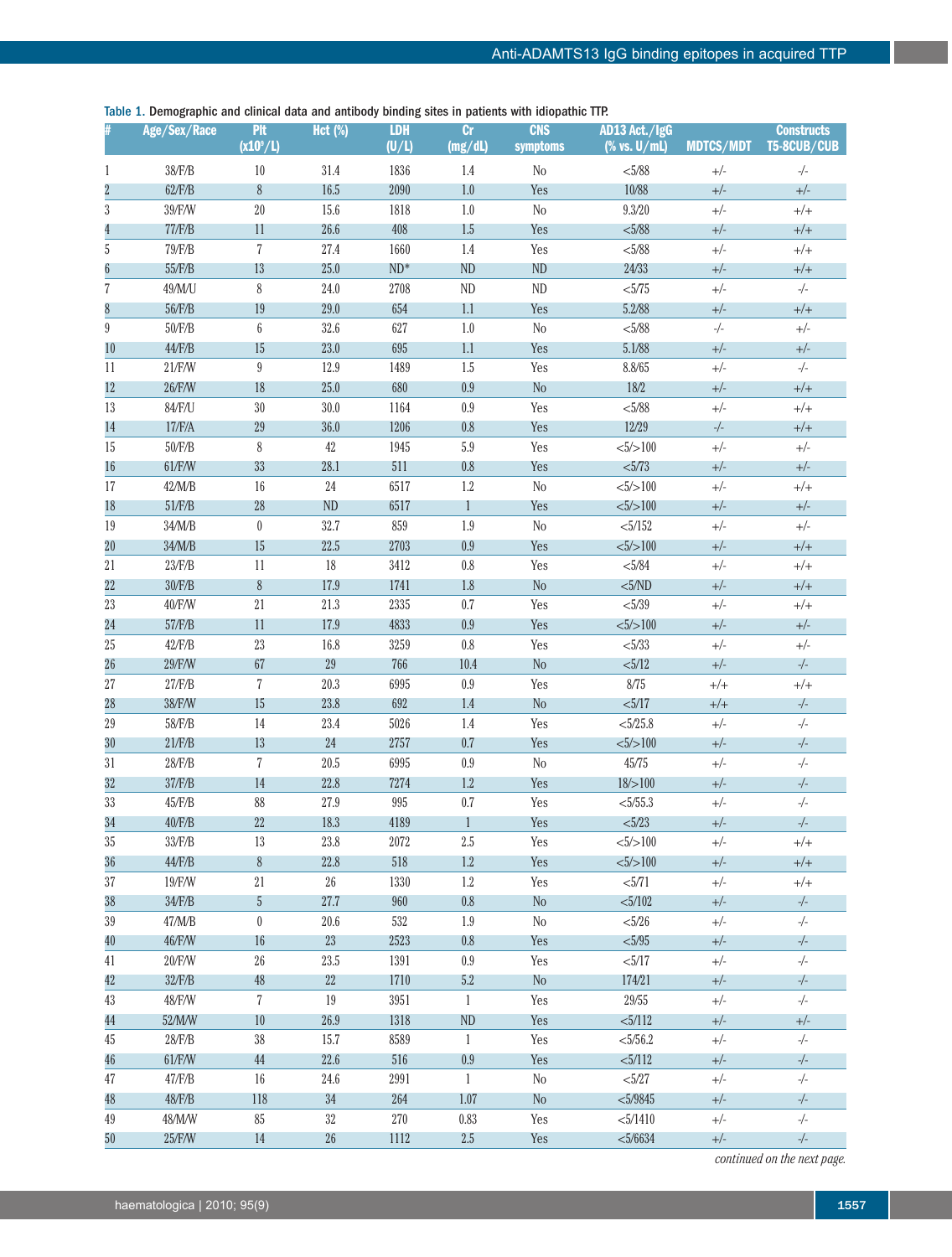| 51 | 37/F/W        | 35              | 23   | 505  | 0.68 | Yes            | <5/2149                    | $+/-$ | $-/-$    |
|----|---------------|-----------------|------|------|------|----------------|----------------------------|-------|----------|
| 52 | 31/M/W        | 24              | 34   | 1401 | 1.98 | N <sub>o</sub> | $<\frac{5}{1125}$          | $+/-$ | $-/-$    |
| 53 | 47/M/W        | 74              | 32   | 502  | 1.41 | N <sub>o</sub> | $<\!\!\frac{5}{>}\!\!2400$ | $+/-$ | $-/-$    |
| 54 | 67/F/W        | 21              | 24   | 1858 | 1.3  | N <sub>o</sub> | $<\!\!5/462$               | $+/-$ | $-/-$    |
| 55 | 50/F/W        | 10              | 20   | 1997 | 2.2  | Yes            | $<$ 5/1044                 | $+/-$ | $-/-$    |
| 56 | 62/F/W        | 8               | 13   | 2049 | 2.14 | Yes            | < 5/612                    | $+/-$ | $-/-$    |
| 57 | 43/F/W        | 6               | 29   | 513  | 0.71 | N <sub>0</sub> | $<\!\!5/574$               | $+/+$ | $+/+$    |
| 58 | 50/F/W        | 19              | 30   | 919  | 0.78 | N <sub>o</sub> | < 5/662                    | $+/+$ | $-/-$    |
| 59 | $26$ /F/B     | 5               | 21   | 523  | 0.78 | N <sub>o</sub> | $<\!\!5/571$               | $+/+$ | $^{+/+}$ |
| 60 | 55/F/B        | 45              | 30   | 593  | 1.19 | Yes            | < 5/372                    | $+/+$ | $-/-$    |
| 61 | $22$ /F/B     | 14              | 20   | 538  | 0.79 | N <sub>o</sub> | $<\!\!\frac{5}{406}\!\!\!$ | $+/-$ | $-/-$    |
| 62 | <b>67/F/W</b> | 21              | 24.3 | 1858 | 1.64 | Yes            | $<\!\!5/462$               | $+/-$ | $-/-$    |
| 63 | 60/F/W        | 12              | 20.6 | 1280 | 0.85 | Yes            | < 5/374                    | $+/-$ | $-/-$    |
| 64 | 30/M/W        | $6\overline{6}$ | 30   | 1544 | 5.5  | Yes            | $<\frac{5}{265}$           | $+/-$ | $+/-$    |
| 65 | 49/F/W        | 14              | 19.6 | 932  | 1.29 | Yes            | 9.1/314                    | $+/-$ | $+/+$    |
| 66 | 39/F/W        | 11              | 34.3 | 1156 | 1.7  | Yes            | $<\!\!\frac{5}{147}\!\!\!$ | $+/-$ | $+/+$    |
| 67 | 50/F/W        | 25              | 28.4 | 390  | 0.81 | No             | $<\!\!\frac{5}{348}\!\!\!$ | $+/+$ | $-/-$    |

#### *continued from the previous page.*

F:female; M: male; Hct: hematocrit; LDH: lactate dehydrogenase; Cr: creatinine; ND: not determined; N/A: not applicable; A: Asian, B: black; W: white, U: unknown; < less than,> greather than, + positive, and - negative. All patients' IgG bound FLA13, delCUB and MDTCS; this results are not, therefore, listed in this table.

turer's recommendation (American Diagnostica, Stamford, CT, USA).

# *Immunoprecipitation plus western blotting*

Recombinant ADAMTS13 or variants were prepared as described previously.<sup>22,24</sup> Approximately 150 ng of purified recombinant proteins were incubated with 5-20 µL of patients' plasma or normal human plasma in the presence of 0.1% protease inhibitor cocktail (Sigma, St Louis, MO, USA) at 4°C overnight. Protein A- and protein G-Sepharose 4B resins (20 mL of each) (GE Healthcare, Piscataway, NJ, USA) were then added and incubated at room temperature for 2 h. After being washed three times with phosphate-buffered saline, the antigen-antibody complexes were eluted from the protein A/G-Sepharose 4B resins by heating at 100°C for 5 min with 40 mL of Laemmli's sample buffer (62.5 mM Tris-HCl, pH 6.8, 25% glycerol, 2% SDS and 0.01% bromophenol blue; Bio-Rad, Hercules, CA, USA) containing  $5\%$   $\beta$ -mercaptoethanol. The proteins were fractionated on an 8% or 4-20% SDS-polyacrylamide gel and transferred to a nitrocellulose membrane. The membrane was incubated with monoclonal anti-V5 IgG (1:5,000) in TBS containing 2.5% non-fat milk and 0.05% Tween 20, followed either by a peroxidase-conjugated goat anti-mouse IgG (1:5,000) (BD Biosciences, Franklin Lakes, NJ, USA) or an IRDye® 800CWlabeled rabbit anti-mouse IgG (LI-COR Bioscience, Lincoln, Nebraska) in TBS containing 2.5% non-fat milk and 0.05% Tween-20. The enhanced chemiluminescent reagents (BD Biosciences) <sup>26</sup> or Odyssey infrared imaging system (LI-COR Bioscience, Lincoln, Nebraska) <sup>27</sup> was used to determine the bound secondary antibody, as previously described.

#### *Statistical analysis*

A scatter plot was obtained using Sigma plot software. The two-tailed Mann-Whitney test was used to determine whether platelet counts or autoantibody titers in one group whose autoantibodies bound to both N-terminal and C-terminal fragments (including TSP1 2-8, TSP1 5-8CUB and/or CUB) were different from those in another group whose autoantibodies only bound to the N-terminal fragments. The U and *P* values were determined using the Smith's Statistical Package (SSP) (*http://statpages.org/javasta2.html*).

#### **Results**

#### *Demographic and clinical data*

The patients' demographic data and clinical information are all summarized in Table 1. The mean age of all 67 patients with acquired idiopathic TTP was approximately 43 years, with the ages ranging from 17 to 84 years. Female patients predominated, with a female to male ratio of approximately 6 to 1. Just over half of the patients (35/67) were black; the other half were white (29/67), Asian (1/67) or of unknown race (2/67). Forty-three of the 67 patients (64%) had platelet counts less than  $20\times10^9$ /L on admission or at the time of sample collection with the mean platelet count being 22¥109 /L (range, 0 to 118 ¥109 /L). The mean hematocrit was 25 g/dL (range, 12 to 42 g/dL). Serum levels of lactate dehydrogenase were elevated (normal less than 250 U/L) in all patients tested, with the mean±SD value being 2,060±1,966 U/L (range, 254 to 8,589 U/L). Sixteen of 64 (25%) patients were found to have elevated serum creatinine (normal less than 1.5 mg/dL). All patients received plasma exchange therapy and many were treated with additional adjunctive therapies such as corticosteroids. Patients 50, 52, 57, 58, 60, 61, 64 and 65 were given cyclosporine A and patients 2, 5, 8, 10, and 49 were given vincristine. The patients were followed up from 30 days to 3 years to assess their clinical response.

# *Plasma ADAMTS13 activity and anti-ADAMTS13 immunoglobulins*

All the patients' plasma ADAMTS13 activity and anti-ADAMTS13 IgG titers are summarized in Table 1. The ADAMTS13 activity and inhibitors in patients 1-47 were measured by a FRETS-vWF73 assay, whereas those in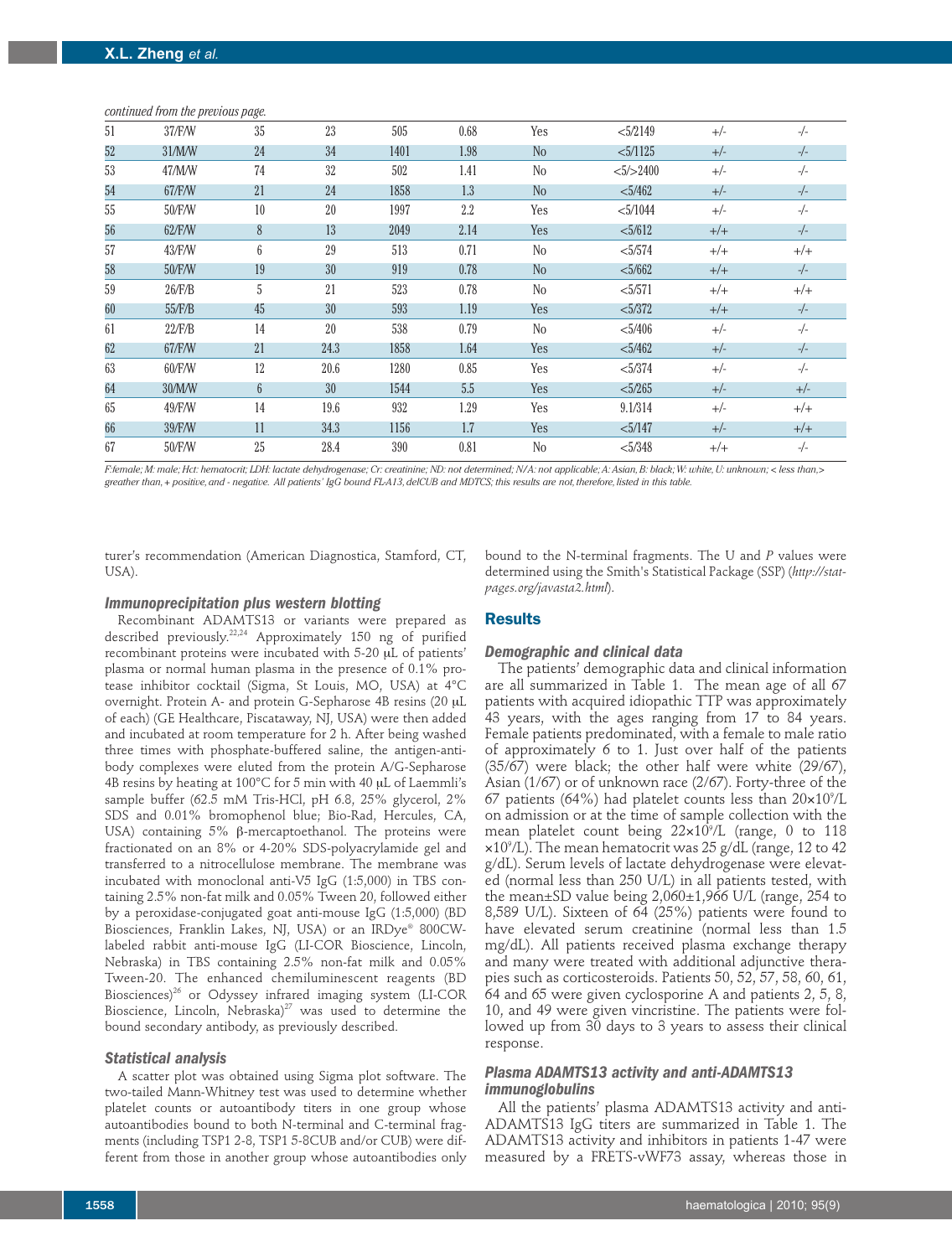patients 48-67 were determined by the SELDI-TOF technique. The results showed that 59/67 (~88%) of patients had plasma ADAMTS13 activity less than 10% of normal,  $7/67$  patients (~10%) had activity between 10% and 50% of normal, and 1/67 (1.5%) patients had plasma ADAMTS13 activity that was greater than 50% of normal. Anti-ADAMTS13 IgG (greater than 15 units/mL by the TECHNOZYM® standard or greater than 10 units/mL by the IMUBIND® standard) were detected in 64/67 (~96%) patients, with the IgG titers ranging from 17 to 9,845 units/mL. Two patients (12 and 26) negative by ELISA were positive for multiple ADAMTS13 variants by the immunoprecipitation plus western blot technique, suggesting that this latter technique may be more sensi-

tive than commercial ELISA in identifying IgG against ADAMTS13 in TTP patients. The plasma IgG from healthy donors did not bind ADAMTS13 and variants/fragments detectably by immunoprecipitation and western blot (*data not shown*).

# *Binding domains of anti-ADAMTS13 immunoglobulins in patients with idiopathic thrombotic thrombocytopenic purpura*

To determine anti-ADAMTS13 IgG binding sites, we prepared a series of truncated ADAMTS13 variants in addition to full-length protein from HEK293 cells (Figure 1A). Most proteins except MDT, TSP1 2-8 and CUB used in this study were affinity-purified to greater than 90% of



anti-ADAMTS13 IgG autoantibodies by immunoprecipitation and western blotting. (A) The schematic domain representation of the constructs of recombinant ADAMTS13 and variants used in the study. M: metalloprotease domain; D: disintegrin domain; 1-8: 1-8<sup>th</sup> thrombospondin type 1 repeats; C and S: cys-rich and spacer domains; and CUB: two CUB domains. (B) Purified and partially purified ADAMTS13 and variants (~20-50 ng/lane) were detected by SDS-PAGE and western blotting with anti-V5 (1:5,000) and IDye800 labeled anti-mouse IgG. (C-J) eight representative binding patterns of plasma anti-ADAMTS13 IgG from patients 1, 8, 9, 10, 13, 14, 50 and 52, respectively. In these experiments, ~200<br>ng of recombinant recombinant ADAMTS13 and variants<br>were incubated at 4°C were incubated overnight with 5-10 µL of<br>patients' plasma. After being washed three times with TBS, the bound ADAMTS13/variant-IgG complexes were pulled down by the mixture of protein-G/protein A Sepharose<br>4B. and determined by 4B, and determined western blot with anti-V5 (1:5,000), followed by either anti-mouse IgG, per-<br>oxidase conjugated conjugated (1:5,000) and chemiluminescent reagents (C-H) or by IDye800-labeled antimouse IgG (1:12,500) and Odyssey imaging detection (panels I and J). The star on the left right side of panels E and H indicates an unknown non-specific protein contaminated in the protein A-Sepharose 4B beads used at this particular time.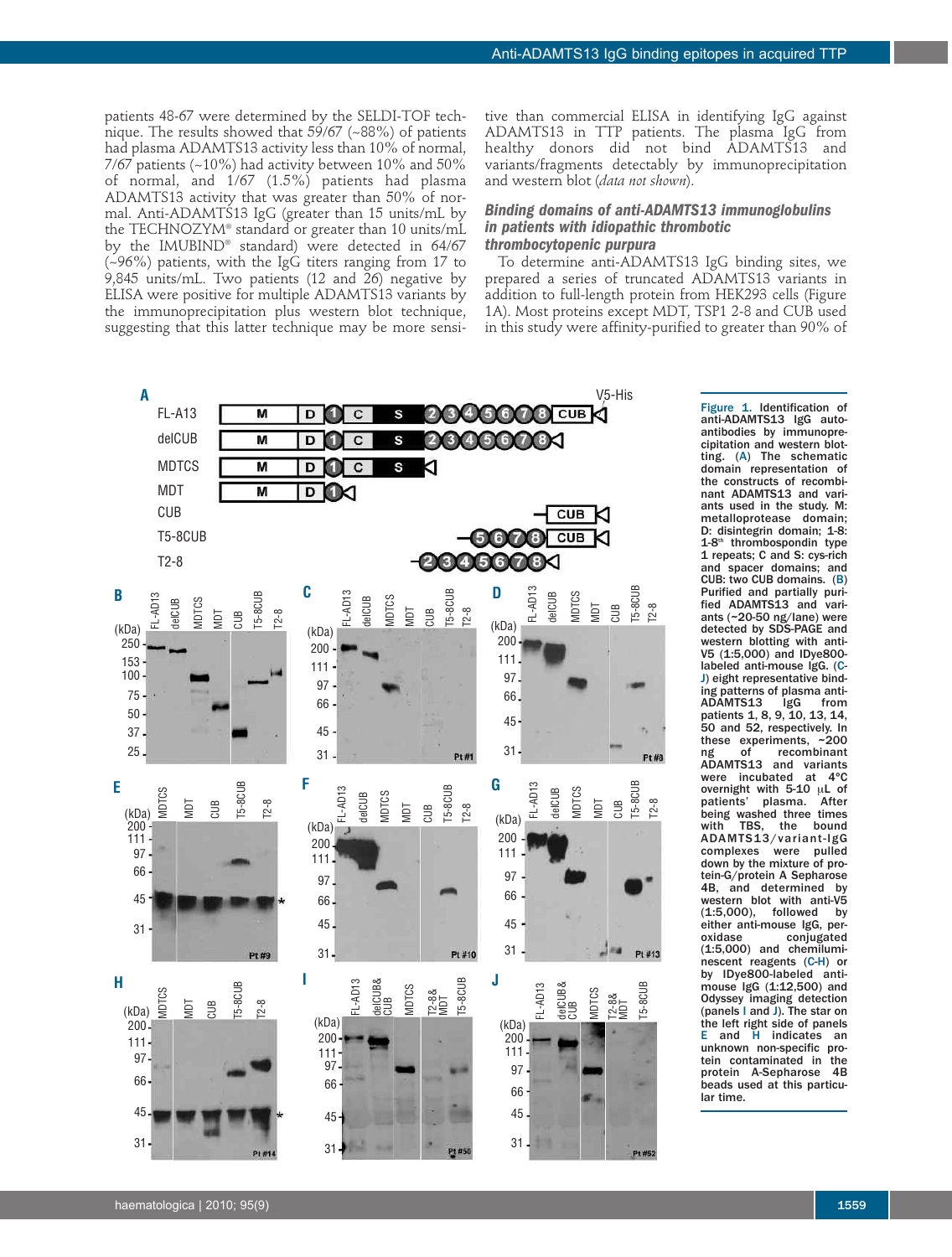purity as determined by SDS-PAGE and Coomassie blue staining (*data not shown*). Western blotting with anti-V5 demonstrated the correct sizes of all recombinant ADAMTS13 and variants/fragments, as expected, with little degradation (Figure 1B). The antigen-antibody reactions were performed in solution by an immunoprecipitation method. The immune complexes were determined by western blotting with highly specific monoclonal anti-V5 IgG as described in the *Design and Methods* section. The combination of all three (recombinant ADAMTS13/variants expressed in mammalian cells, immunoprecipitation and western blotting) allowed us to detect conformationsensitive or perhaps discontinuous binding epitopes. Figure 1C through Figure 1J show eight representative autoantibody binding patterns from patients 1, 8, 9, 10, 13, 14, 50, and 52. The IgG from patients 1 (Figure 1C) and 52 (Figure 1J) recognized only the N-terminal fragments up to the spacer domain. The IgG from patients 8 (Figure 1D), 10 (Figure 1F), 13 (Figure 1G) and 50 (Figure 1I) recognized, to various degrees, the more distal C-terminal domains of ADAMTS13. Interestingly, patients 9 (Figure 1E) and 14 (Figure 1H) appeared to have IgG that predominantly targeted the C-terminal fragments of ADAMTS13 with no or weak reactivity toward the N-terminal fragment, MDTCS.

All of the 67 patients with acquired TTP appeared to bind full-length ADAMTS13 (construct FL-AD13) and the variant truncated after the eighth TSP1 repeat (construct delCUB). Nearly all  $(\sim)97\%$  of them (the exceptions being patients 9 and 14) recognized the N-terminal half of ADAMTS13 (construct MDTCS). However, when the Cys-rich and spacer domains were further removed from the MDTCS fragment (construct MDT), the anti-ADAMTS13 IgG reactivity dropped to approximately 12% (Tables 1 and 2), suggesting that the Cys-rich and spacer domains of ADAMTS13 contain the major binding sites for autoantibodies against ADAMTS13 in patients with acquired (idiopathic) TTP. Moreover, we found that various C-terminal domains of ADAMTS13 were recognized by the plasma anti-ADAMTS13 IgG in patients with acquired TTP (Table 1). Of the 67 patients, 21 (31%), 24 (36%) and 31 (46%) had IgG that bound the CUB domains (CUB), the TSP1 2-8 repeats (T2-8) and the TSP1 5-8 repeats plus CUB domains (T5-8CUB), respectively (Table 2). As controls, IgG isolated from ten healthy individuals did not bind to any one of the ADAMTS13 proteins detectably under the conditions used for our immunoprecipitation/western blot experiments (*data not shown*). Platelet counts on admission were lower in the group of patients whose anti-ADAMTS13 IgG reacted

Table 2. ADAMTS13 domains recognized by anti-ADAMTS13 IgG in patients with acquired idiopathic TTP

| <b>Constructs</b>    | # Positive/Total | % Positive |
|----------------------|------------------|------------|
| FL-AD13              | 67/67            | 100.0      |
| delCUB               | 67/67            | 100.0      |
| <b>MDTCS</b>         | 65/67            | 97.0       |
| <b>MDT</b>           | 8/67             | 11.9       |
| <b>CUB</b>           | 21/67            | 31.3       |
| T <sub>5</sub> -8CUB | 31/67            | 46.3       |
| $T2-8$               | 24/67            | 35.8       |

with the middle and distal C-terminal domains of ADAMTS13 than in the group of patients whose IgG targeted only the N-terminal fragments up to the spacer domain (U=1189.0, *P*=0.0336) (Figure 2A). In contrast, there appeared to be a trend toward higher anti-ADAMTS13 IgG titers in patients whose IgG bound only to the N-terminal fragments than in patients whose IgG reacted with both N-terminal and C-terminal fragments. The difference was not, however, statistically significant (U=1102.0, *P*=0.2140) (Figure 2B). Moreover, no correlation was found between the presence of anti-ADAMTS13 IgG against the TSP1 2-8 and/or CUB domains and the frequency of neurological symptoms (*data not shown*). These findings suggest that the autoantibodies that bind the Nterminus and C-terminus of ADAMTS13 may synergistically interfere with ADAMTS13 function *in vivo*.

# **Discussion**

In this study recombinant full-length ADAMTS13 and



Figure 2. Correlations between the C-terminal antibody binding and patients' platelet counts or autoantibody titers. Panel A and panel B show the platelet counts and plasma autoantibody titers, respectively, in one group with anti-ADAMTS13 IgG against the middle and distal C-terminal domains (C-terminal binding) and in another group with IgG binding only the N-terminal fragments up to the spacer domain of ADATMS13 (no C-terminal binding). The differences between the two groups were determined by a two-tailed Mann-Whitney test. *P* values less than 0.05 were considered to be statis-<br>tically significant.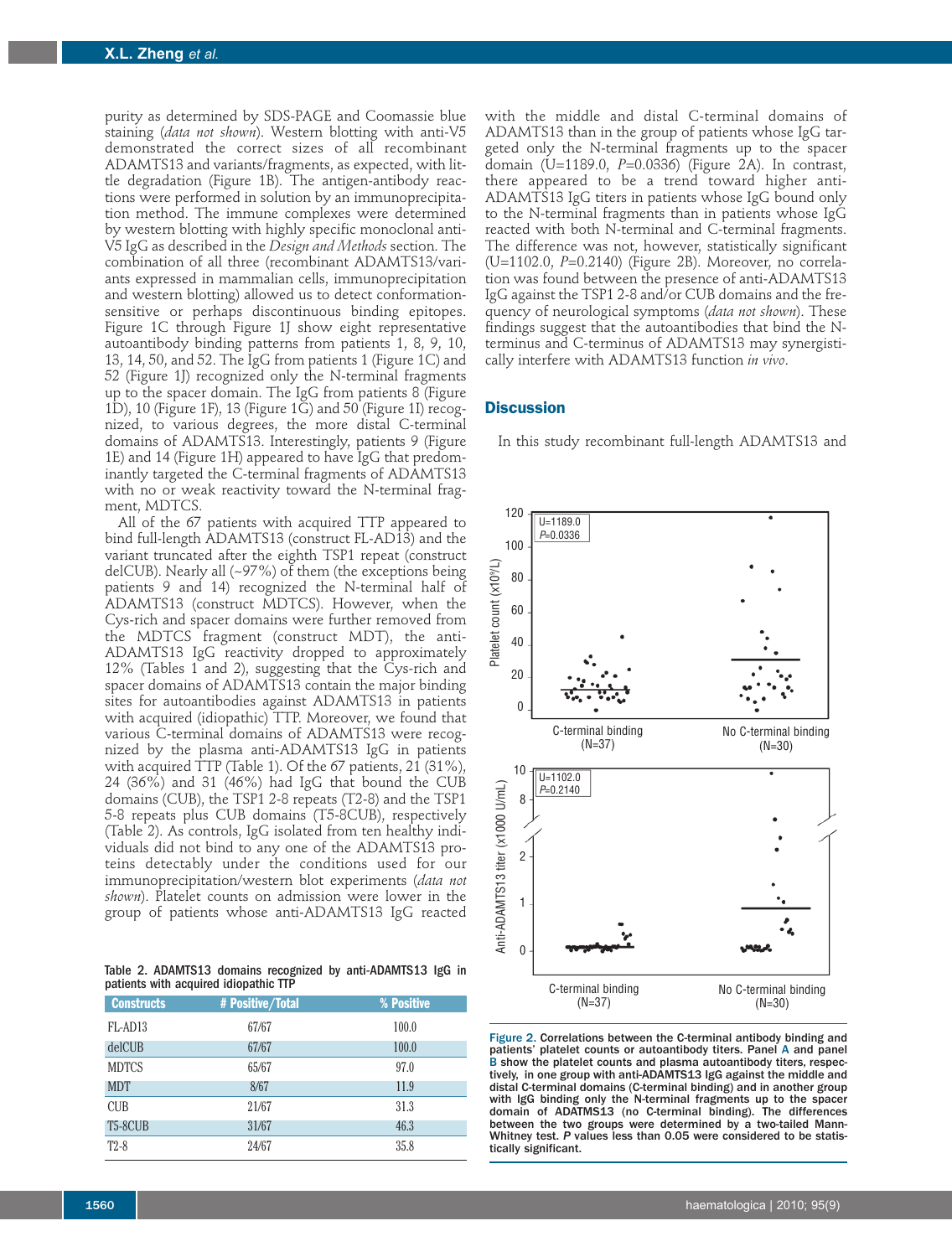various variants/fragments of ADAMTS13 expressed and purified from mammalian cells were used to investigate the domains of ADAMTS13 that the anti-ADAMTS13 IgG from patients with acquired idiopathic TTP bind under more physiologically relevant conditions than had been previously explored. Our results demonstrate that nearly all patients (~97%) harbor IgG that specifically target the N-terminal half of ADAMTS13 (i.e. the MDTCS fragment), but that the removal of the Cys-rich and spacer domains markedly reduces the antibody reactivity, suggesting that the Cys-rich and spacer domains contain the major binding sites for anti-ADAMTS13 IgG in these patients. These results are consistent with those previously reported in two smaller series. 17,18 It remains to be determined where exactly the binding epitopes of the anti-ADAMTS13 IgG are on the Cys-rich and spacer domain. Limited data from literature suggest that certain regions in the spacer domain, such as amino acid residues Tyr 572 - Asn $^{\mathrm{579}}$  and Arg $^{\mathrm{657}}$ -Gly $^{\mathrm{666}}$ , may be frequently targeted by the anti-ADAMTS13 IgG in patients with acquired TTP. $^\mathrm{28}$  Our recent data have shown that the amino acid residues Arg<sup>659</sup>, Arg<sup>660</sup>, and Tyr<sup>661</sup> in the spacer domain are critical for the recognition of von Willebrand factor (vWF) under various conditions. $^{29}$  Several other studies $^{26,30}$  have also shown that the spacer domain of ADAMTS13 is required for productive cleavage of various peptidyl substrates such as FRETS-vWF73, GST-vWF73, and multimeric vWF under static/denaturing conditions. The spacer domain has also been shown to be critical for recognition and cleavage of soluble and cell bound multimeric vWF under fluid shear stress. 29,31 The anti-ADAMTS13 IgG that bind other N-terminal domains (metalloprotease, disintegrin domain, first TSP1 repeat and Cys-rich domain) are, therefore, expected to cause inhibition of vWF proteolysis as these domains appear to participate in substrate recognition under various conditions.

Moreover, approximately one third to half of patients' anti-ADAMTS13 IgG target the C-terminal half of ADAMTS13 including the TSP1 2-8 repeats and/or the CUB domains (Tables 1 and 2). It does, however, remain to be determined whether the anti-ADAMTS13 IgG targeted at these middle and distal C-terminal domains of ADAMTS13 are clinically important or not. We found that only very few TTP patients harbor the anti-ADAMTS13 IgG that specifically target these domains without binding to the N-terminal half of ADAMTS13. For instance, patients 9 and 14 had anti-ADAMTS13 IgG that predominantly bound the middle and distal C-terminal fragments (TSP1 5-8 plus CUB, TSP1 2-8 and/or CUB domain). Reactivity with MDTCS was either undetectable (Figure 1E) or weakly detectable (Figure H). Interestingly, patient 9 showed a severe deficiency of plasma ADAMTS13 activity (less than 5%) and patient 14 had moderately reduced plasma ADAMTS13 activity (12%), as determined by the FRETS-vWF73 assay. Both patients achieved a clinical recovery, with increases of plasma ADAMTS13 activity according to the FRETS assay (*data not shown*), after plasma exchange therapy. These results suggest that the binding of anti-ADAMTS13 IgG predominantly to the C-terminal half of ADAMTS13 alone may also be pathogenic *in vivo*. Several recent studies including ours have demonstrated that the middle and distal C-terminal domains of intact ADAMTS13 may play a role in the recognition and proteolytic cleavage of native vWF under

fluid shear stress. 24,32 Moreover, the distal TSP1 repeats bind the endothelial cell surface, which may enhance proteolytic cleavage of newly released ultralarge-vWF on endothelial cells by ADAMTS13 under flow conditions. 33 The inverse correlation between anti-ADAMTS13 IgG positivity for the middle and distal C-terminal domains of ADAMTS13 and the patients' initial platelet counts (Figure 2A) further supports the hypothesis that anti-ADAMTS13 IgG autoantibodies against the more distal C-terminal domains in conjunction with those against the proximal C-terminal domains may have a synergistic effect on ADAMTS13 function *in vivo*.

It is worth noting that two patients with normal (patient 42) or near normal (patient 31) plasma ADAMTS13 activity according to the FRETS-vWF73 assay and two other patients (patients 12 and 26) with no detectable anti-ADAMTS13 IgG by the ELISA method were positive for anti-ADAMTS13 IgG according to our assay (Table 1), suggesting that the combination of immunoprecipitation and western blotting may be more sensitive than an ELISA or direct western blotting for the identification of the conformation-sensitive autoantibodies. The immobilization of the protein of interest (ADAMTS13 and variants/fragments) on the plastic surface, as in the ELISA assay, or on the nitrocellulose membrane, as in the direct western blot assay previously described, <sup>17</sup> may mask some of the potential binding sites or cause conformational changes of the target protein antigens, resulting in potentially false negative results. Our assay may, therefore, help to identify more patients with anti-ADAMTS13 IgG in their plasma. The detection of plasma anti-ADAMTS13 IgG in conjunction with severely deficient ADAMTS13 activity is highly specific for acquired (autoimmune) TTP, 11,12 which may warrant adjunctive immunotherapies in addition to standard plasma exchange therapy.

We conclude that multiple domains of ADAMTS13 are targeted by anti-ADAMTS13 IgG in patients with acquired (idiopathic) TTP. Although the Cys-rich and spacer domains of ADAMTS13 contain the major binding epitopes for the anti-ADAMTS13 IgG, the other more distal C-terminal domains are also targeted by anti-ADAMTS13 IgG, which may result in a synergistically detrimental effect on ADAMTS13 function *in vivo*. Our findings further support the role of various C-terminal domains of ADAMT13 for anti-thrombotic functions *in vivo*. This in turn provides the basis for developing new diagnostic and therapeutic strategies for the care of patients with acquired autoimmune TTP.

# **Authorship and Disclosures**

XLZ is the principal investigator who takes primary responsibility for the paper. XLZ, HMW, SRC, and CLB recruited the patients. DS, HMW, and EF performed the laboratory work for this study. CGS participated in the statistical analysis, XLZ and DS wrote the paper. CLB, HMW, EF, and HCK helped to revise the manuscript.

*The information provided by the authors about contributions from persons listed as authors and in acknowledgments is available with the full text of this paper at www.haematologica.org.*

*Financial and other disclosures provided by the authors using the ICMJE (www.icmje.org) Uniform Format for Disclosure of Competing Interests are also available at www.haematologica.org.*